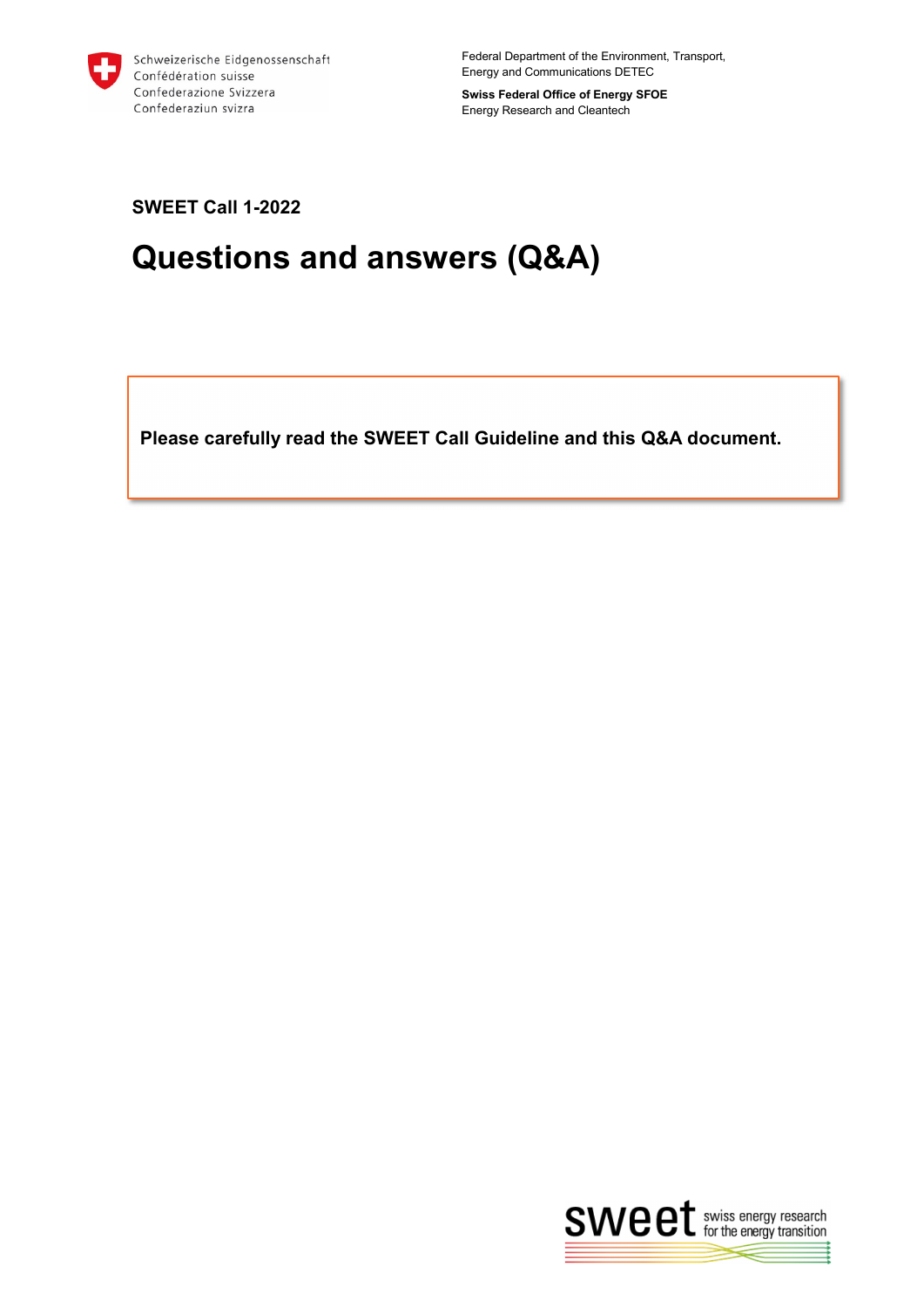# **1 General Questions**

**Q 1.1: Since no continuation of CROSS is foreseen beyond 31.12.2022 is it correct to assume that the participation of running SWEET consortia in Co-Evolution would need to be funded by Co-Evolution? One example would be the Living and Working call. I presume the winning projects from this call will also participate in Co-evolution. Do the necessary funds again come from Co-Evolution?**

## **Answer:**

Applicants that are part of the Co-Evolution Consortium must be funded by SWEET funding provided by the Co-Evolution Call, own contributions, or third-party contributions. (Note that as stated in Section 3.4 of the Call Guideline, third-party contributions are financial contributions from sources other than the Federal administration, applicants, and cooperation partners.) Whether the applicants are part of existing consortia or not is irrelevant.

**Q 1.2: As the topic is not following the former SWEETs in its more classical line of research structure and has a strong focus on transdisciplinarity and models/simulations, the 'normal' let's put idea/development X into practice with an implementation partner PnD style is only partially suited for this Call. Given this background: Could you please provide some ideas what is and what is not allowed/suitable for a PnD structure in this Call?**

## **Answer:**

Given the special nature of this call, there were discussions within the SFOE during the elaboration of the call guideline as to whether it even made sense to set aside funding for P+D projects. In the end, we did so not because we see particularly obvious topics for P+D projects, but because we did not want to restrict the consortium's freedom. Depending on the consortium members and the topics chosen for the focus reports, P+D projects could be envisaged that focus at least partially on the public acceptance of and response to technologies to which the public is directly exposed, for example. (Without wishing to influence the consortium's thinking in any specific way, the Erlenmatt Ost project, partially funded by the SFOE through the P+D programme, might serve as inspiration.) What is important to keep in mind is that for all SWEET calls, P+D projects must be well integrated with the project portfolio. For this call, this should be interpreted as P+D projects being related to the topics of one or more focus reports and containing natural sciences/engineering, economic sciences, and SSH aspects.

## **Q 1.3: As the Call should ideally bring together all interested research groups, would it be possible by the SFOE, that you publish which groups are 'Coordinators' of consortia proposals, so that interested groups could actually contact those?**

#### **Answer:**

It is not entirely clear whether the question relates to (a) coordinators of consortia intending to submit pre-proposal in response to this call or (b) coordinators of consortia that responded to previous calls. If it's the former: The SFOE cannot get involved in the formation of consortia and therefore does not share information about other consortia that have notified the SFOE about their intention to submit a pre-proposal. If it's the latter, information about the coordinators of the consortia from Call 1-2020 and 1-2021 can be found **[here](https://www.bfe.admin.ch/bfe/de/home/forschung-und-cleantech/foerderprogramm-sweet/ueberblick-ausschreibungen/sweet-integration-erneuerbare-energien.html)** and **[here](https://www.bfe.admin.ch/bfe/en/home/research-and-cleantech/funding-program-sweet/news/sweet-konferenz.html)** (see flyer).